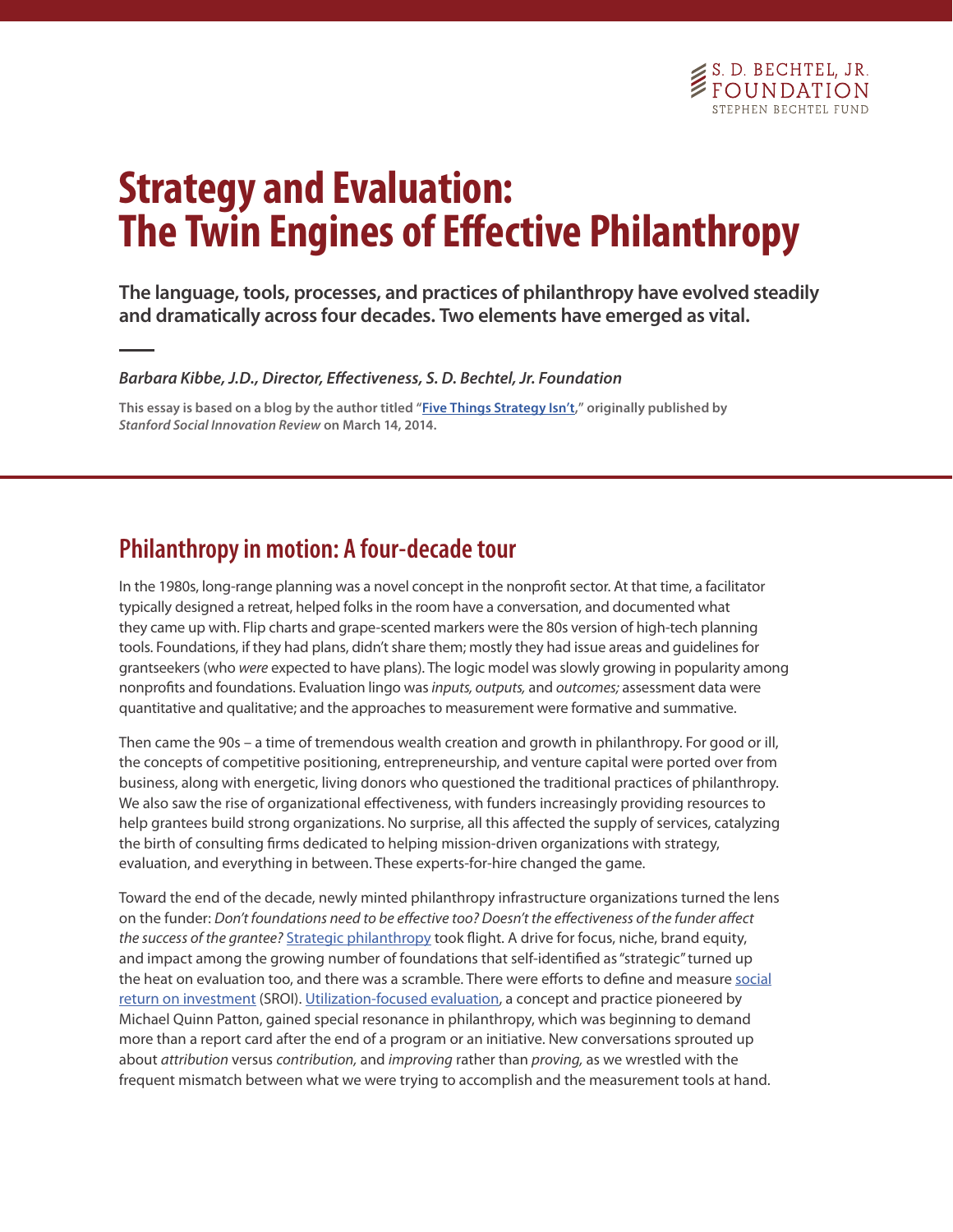| Snapshot: Evolving tools for an expanding field                                                             |                                                                             |                                         |                                                        |
|-------------------------------------------------------------------------------------------------------------|-----------------------------------------------------------------------------|-----------------------------------------|--------------------------------------------------------|
| Long-range planning                                                                                         | strategy<br>entrepreneurship<br>venture thinking<br>nonprofit effectiveness | human-centered design<br>systems theory | developmental<br>evaluation<br>equitable<br>evaluation |
|                                                                                                             |                                                                             | <b>2000s1</b>                           |                                                        |
| utilization-focused evaluation<br>scenario planning<br>social ROI<br>logic models<br>strategic philanthropy |                                                                             | big data                                |                                                        |

The first decade of the new millennium had its own breakthroughs. Strategy again flexed to embrace the concepts and new tools of scenario thinking, systems theory, and [human-centered](http://humancentereddesign.org/) [design,](http://humancentereddesign.org/) as leading thinkers and practitioners pushed to address the complexity and intractability of problems, and the dynamism of the times. Evaluation again worked to keep pace.

Today, evaluation is sometimes developmental or increasingly real-time, offering rapid feedback to support iteration. There are passionate proponents of stakeholder involvement in evaluation as with [participatory evaluation](http://www.hfrp.org/evaluation/the-evaluation-exchange/issue-archive/participatory-evaluation/participatory-evaluation-enhancing-evaluation-use-and-organizational-learning-capacity) and [beneficiary voice,](https://cep.org/) as well as those committed to the randomized controlled trial. Recently, developmental evaluation has taken hold as the field grapples with the challenges of measuring impact in a rapidly changing and persistently unstable context. In addition, the emergence of equitable evaluation is helping us all face up to the real challenges of bias in gathering and interpreting evaluative data. And there are those who appreciate the whole buffet and look for the right tool for the job, understanding that evaluation may not have it all but that it can serve different needs. We even have a [Center for Evaluation](http://www.evaluationinnovation.org/) [Innovation,](http://www.evaluationinnovation.org/) and big data is on our lips and in our pockets, along with our iPhones.

#### Wow.

Forgive the oversimplifications (and historical anomalies) of this brief tour. There is much more to this story, but the point is that our language, tools, processes, and practices – in fact, the very profession of philanthropy – have evolved steadily and dramatically. The field is maturing even as wicked problems become both more intractable (due to the oleo of pressures on natural resources, the ineffectiveness of institutions founded for different times, and fragmentation of efforts) AND more solvable, because of new actors, new models, and the ubiquity and affordability of powerful tools and technologies.

In my view, the dynamic duo of strategy and evaluation belong very close to the heart of our journey onward.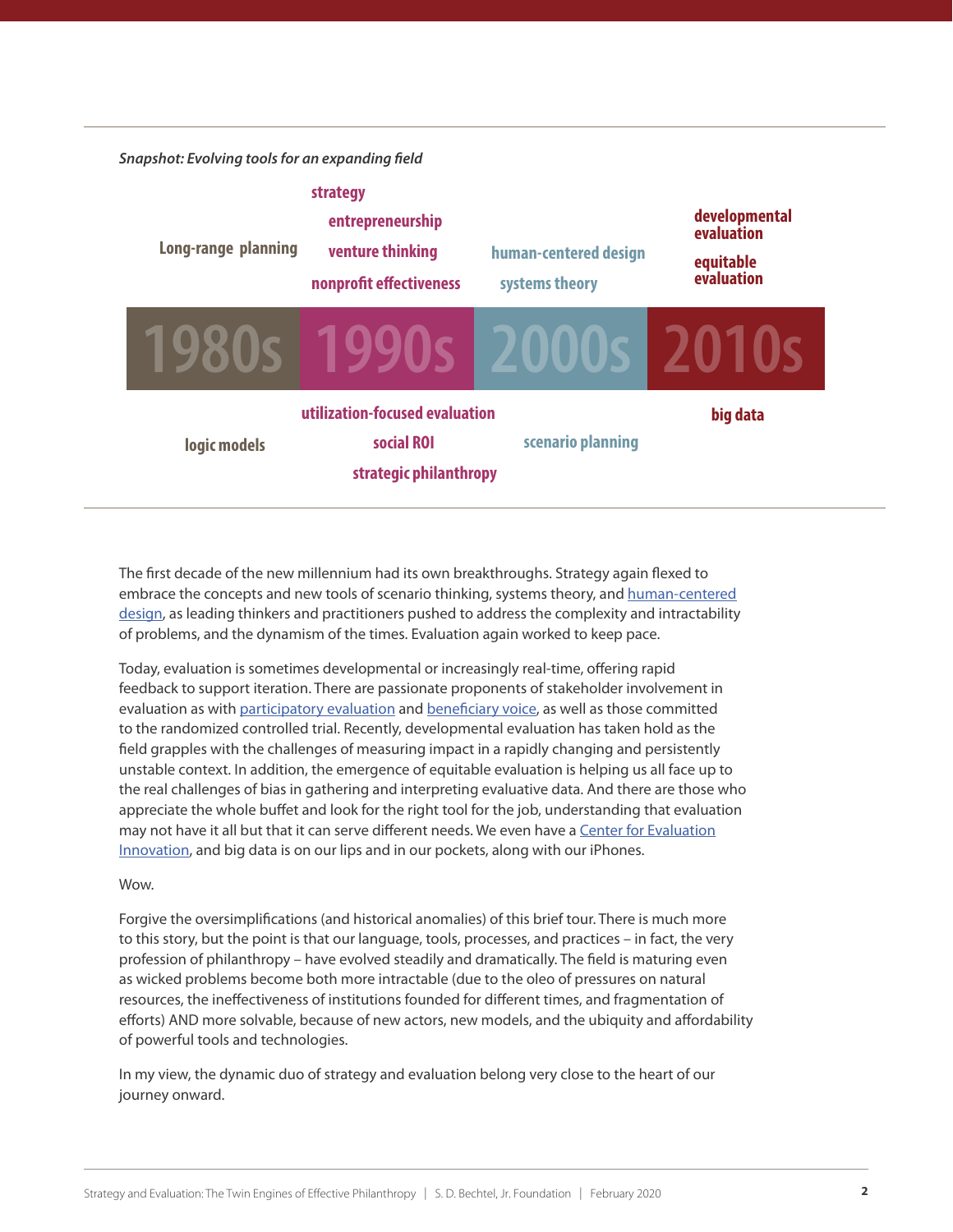## **Let's rescue the meaning of strategy before it's too late**

The debate about the value of strategic philanthropy is healthy. In fact, "strategic" is now such a ubiquitous term for describing anything good or worth doing that it has nearly lost meaning and needs rescuing.

### **FIVE THINGS STRATEGY ISN'T**

**Strategy just isn't strategic…** 

**…when it's inflexible.** A good strategy is much more than a map or compass. Those tools orient you in only two dimensions against fixed landmarks. Strategy requires more. We need a suite of tools more like gyroscopes, sextants, and barometers to help us steer through the multi-dimensional and inherently uncertain future. In the words of Rosabeth Moss Kantor, "Strategy is a lot like improvisation – setting themes, destinations, directions, and then improvising around those themes." Our tools and experts need to help us do that.

**…when it's insulated.** The actions and investments of others affect our work daily. Targets are shifting constantly, and the drive to make sense of things can lead to oversimplification. Context is (nearly) everything when it comes to strategy, meaning strategy needs to consider the facts AND the people affected. The echo chamber of dialogue that only engages those we know or are comfortable with won't easily birth breakthrough strategy. The discipline of evaluative thinking and engagement with stakeholders is inherently strategic. In fact, if we don't marry evaluation and strategy, both are underpowered, and a rational way forward can quickly turn into mere rationalization.

**…when it doesn't consider the people who will implement the plan.** It may be comforting to plan the work and work the plan, but that approach just isn't realistic. Strategy needs to help us think and act flexibly to achieve a goal. Plans or models, however elegant, will always stand or fall against the human system, its culture, and its norms. Organizations are nothing more or less than collections of people who are more or less resistant to change. The best strategies are well researched, clearly and crisply communicated, focused, and elegant; they aspire, and they should inspire. Organizations and communities are messy. Strategy and evaluation are means to a greater end. Real leaders use them to galvanize collective action, and guide learning and adaptation.

**…when it's old, hidden, or boring.** Things get old really, really fast in our networked and technological world. Five- or even three-year plans are almost quaint these days. Tome-like documents may seem serious, but they are rarely alive, inspiring, or truly influential. When a strategy is current, compelling, and shared, others can understand it. Other organizations can consider our work as they make their own plans, and vice versa. We don't have to go all the way down the path to collaboration to get some reciprocal benefits across diverse efforts. To influence and be influenced is strategic.

**…when we are too attached to it.** In 1996, during my first months as a program officer for management assistance at the Packard Foundation, I went to visit John Gardner, founder of Independent Sector and former head of the Carnegie Corporation. I was sobered by my new responsibilities and craved some wisdom. I went to the right place. He told me that he was concerned about a trend he was seeing in philanthropy, which put too much weight on the ideas of foundation staff, and said, "Philanthropy is the only source of truly flexible capital for the social good." He went on to say that he thought the most important thing he did in his days at Carnegie was to listen to and support good ideas from the field. He was strategic, but he also understood the danger of falling too much in love with one's own ideas.